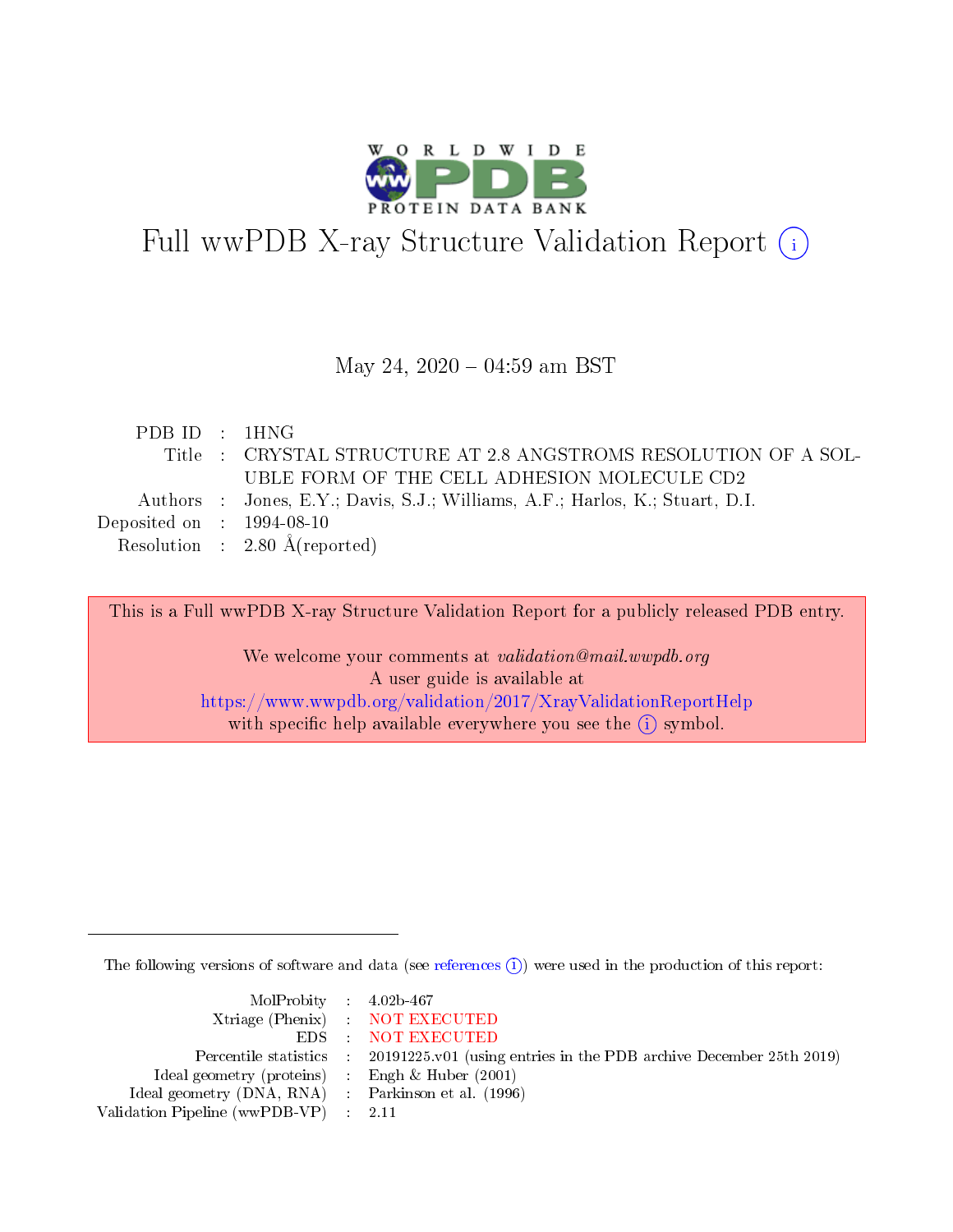# 1 [O](https://www.wwpdb.org/validation/2017/XrayValidationReportHelp#overall_quality)verall quality at a glance  $(i)$

The following experimental techniques were used to determine the structure: X-RAY DIFFRACTION

The reported resolution of this entry is 2.80 Å.

Percentile scores (ranging between 0-100) for global validation metrics of the entry are shown in the following graphic. The table shows the number of entries on which the scores are based.



| Metric                | Whole archive       | Similar resolution                                 |  |  |
|-----------------------|---------------------|----------------------------------------------------|--|--|
|                       | (# $\rm{Entries}$ ) | $(\text{\#Entries, resolution range}(\text{\AA}))$ |  |  |
| Clashscore            | 141614              | $3569(2.80-2.80)$                                  |  |  |
| Ramachandran outliers | 138981              | $3498(2.80-2.80)$                                  |  |  |
| Sidechain outliers    | 138945              | $3500(2.80-2.80)$                                  |  |  |

The table below summarises the geometric issues observed across the polymeric chains and their fit to the electron density. The red, orange, yellow and green segments on the lower bar indicate the fraction of residues that contain outliers for  $\geq=3$ , 2, 1 and 0 types of geometric quality criteria respectively. A grey segment represents the fraction of residues that are not modelled. The numeric value for each fraction is indicated below the corresponding segment, with a dot representing fractions  $\epsilon = 5\%$ 

Note EDS was not executed.

| Mol | $Chain$ Length | Quality of chain |     |                        |  |
|-----|----------------|------------------|-----|------------------------|--|
|     | 176            | 72%              | 22% | $5\%$ .                |  |
|     | 176            | 65%              | 26% | 7%<br>$\bullet\bullet$ |  |

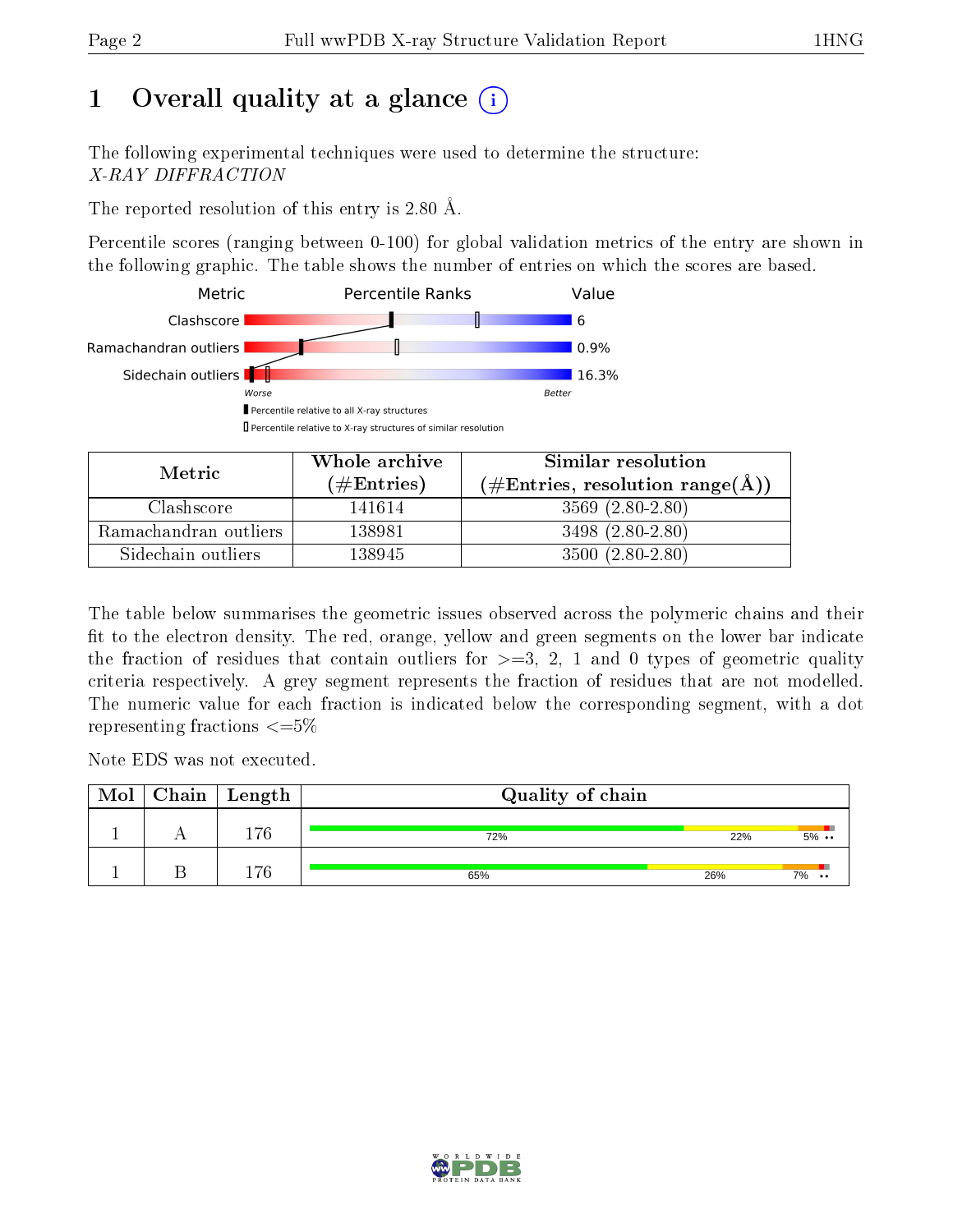# 2 Entry composition (i)

There is only 1 type of molecule in this entry. The entry contains 2796 atoms, of which 0 are hydrogens and 0 are deuteriums.

In the tables below, the ZeroOcc column contains the number of atoms modelled with zero occupancy, the AltConf column contains the number of residues with at least one atom in alternate conformation and the Trace column contains the number of residues modelled with at most 2 atoms.

| Mol | Chain   Residues | Atoms            |             |  |           |                 |  | ZeroOcc   AltConf   Trace |  |
|-----|------------------|------------------|-------------|--|-----------|-----------------|--|---------------------------|--|
|     | 175              | Total C          |             |  |           |                 |  |                           |  |
|     |                  | 1398 877 243 268 |             |  |           | $\overline{10}$ |  |                           |  |
|     | 175              | Total C N        |             |  | $\bigcap$ |                 |  |                           |  |
|     |                  | 1398             | 877 243 268 |  |           | $\overline{10}$ |  |                           |  |

• Molecule 1 is a protein called CD2.

There are 2 discrepancies between the modelled and reference sequences:

| Chain | Residue | Modelled | Actual | Comment         | Reference      |
|-------|---------|----------|--------|-----------------|----------------|
|       | იი      | A SN     |        | CONFLICT        | $+$ UNP P08921 |
|       | 90      | ASN      |        | <b>CONFLICT</b> | UNP $P08921$   |

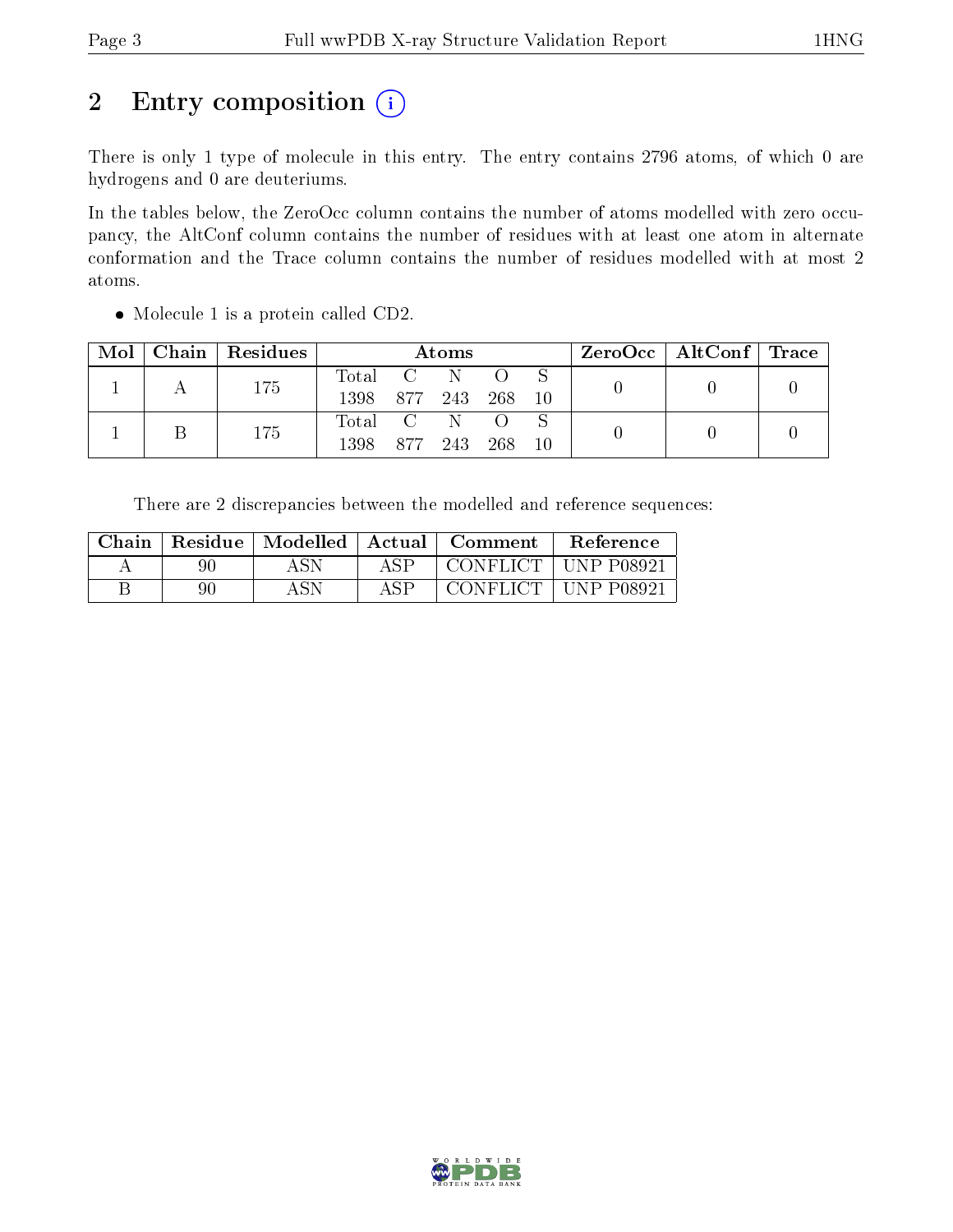# 3 Residue-property plots  $(i)$

These plots are drawn for all protein, RNA and DNA chains in the entry. The first graphic for a chain summarises the proportions of the various outlier classes displayed in the second graphic. The second graphic shows the sequence view annotated by issues in geometry. Residues are colorcoded according to the number of geometric quality criteria for which they contain at least one outlier: green  $= 0$ , yellow  $= 1$ , orange  $= 2$  and red  $= 3$  or more. Stretches of 2 or more consecutive residues without any outlier are shown as a green connector. Residues present in the sample, but not in the model, are shown in grey.

Note EDS was not executed.



• Molecule 1: CD2

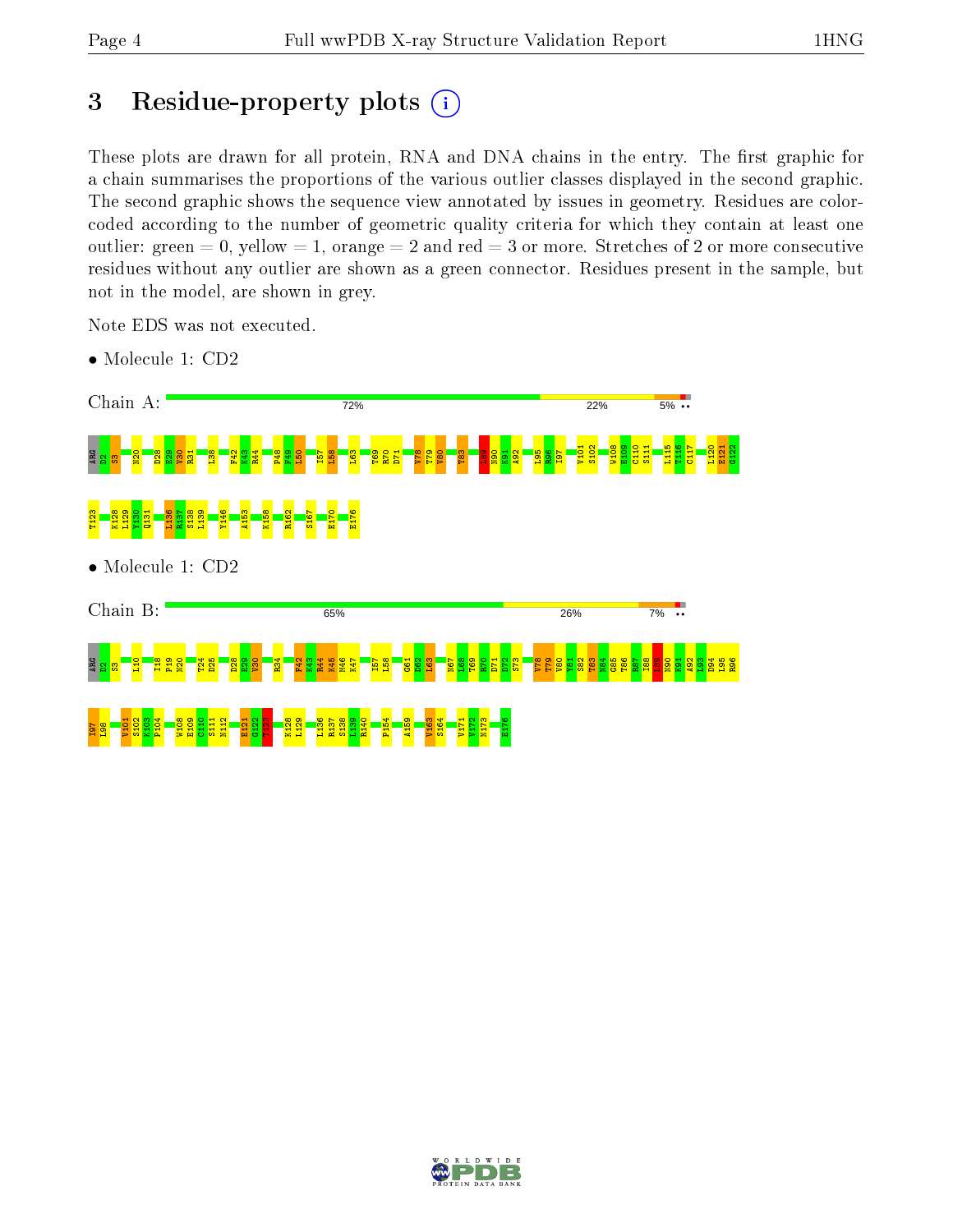# 4 Data and refinement statistics  $(i)$

Xtriage (Phenix) and EDS were not executed - this section is therefore incomplete.

| Property                               | Value                                           | Source    |
|----------------------------------------|-------------------------------------------------|-----------|
| Space group                            | P 41 21 2                                       | Depositor |
| Cell constants                         | $86.90\text{\AA}$<br>111.40Å<br>111.40Å         | Depositor |
| a, b, c, $\alpha$ , $\beta$ , $\gamma$ | $90.00^\circ$<br>$90.00^\circ$<br>$90.00^\circ$ |           |
| Resolution $(A)$                       | 20.00<br>2.80                                   | Depositor |
| % Data completeness                    | (Not available) $(20.00-2.80)$                  | Depositor |
| (in resolution range)                  |                                                 |           |
| $\mathrm{R}_{merge}$                   | (Not available)                                 | Depositor |
| $\mathrm{R}_{sym}$                     | (Not available)                                 | Depositor |
| Refinement program                     | X-PLOR                                          | Depositor |
| $R, R_{free}$                          | (Not available)<br>0.215                        | Depositor |
| Estimated twinning fraction            | No twinning to report.                          | Xtriage   |
| Total number of atoms                  | 2796                                            | wwPDB-VP  |
| Average B, all atoms $(A^2)$           | 29.0                                            | wwPDB-VP  |

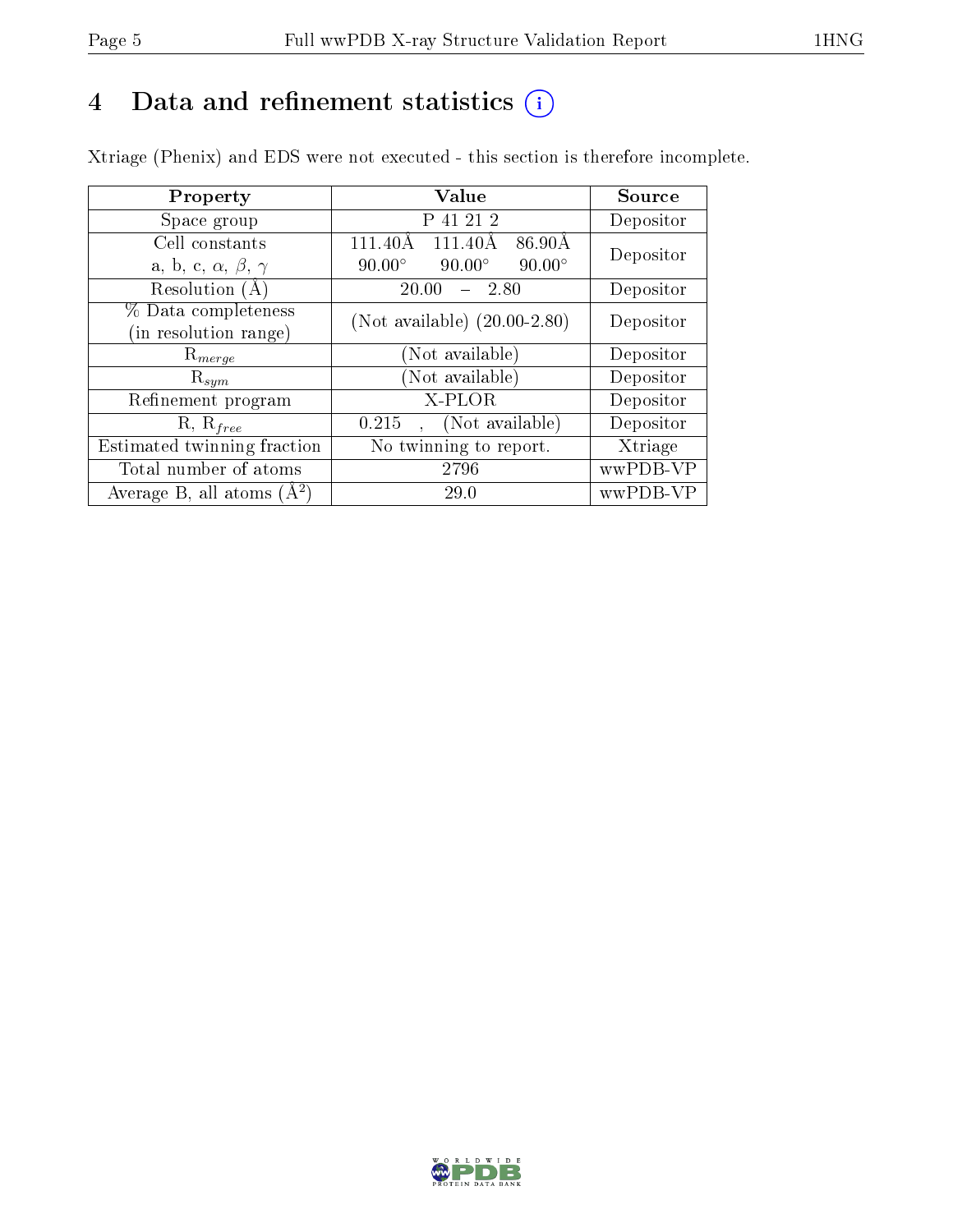# 5 Model quality  $(i)$

# 5.1 Standard geometry  $(i)$

The Z score for a bond length (or angle) is the number of standard deviations the observed value is removed from the expected value. A bond length (or angle) with  $|Z| > 5$  is considered an outlier worth inspection. RMSZ is the root-mean-square of all Z scores of the bond lengths (or angles).

| Mol | Chain |      | Bond lengths  | Bond angles |                              |  |
|-----|-------|------|---------------|-------------|------------------------------|--|
|     |       | RMSZ | $\# Z  > 5$   | RMSZ        | # $ Z  > 5$                  |  |
|     |       | 0.72 | 0/1422        | 1.47        | $10/1918(0.5\%)$             |  |
|     | R     | 0.72 | 0/1422        | 1.51        | $12/1918$ $(0.6\%)$          |  |
| ΑĦ  | ΑH    | 0.72 | $^\prime2844$ | 1.49        | $22/3836 (0.\overline{6\%})$ |  |

Chiral center outliers are detected by calculating the chiral volume of a chiral center and verifying if the center is modelled as a planar moiety or with the opposite hand.A planarity outlier is detected by checking planarity of atoms in a peptide group, atoms in a mainchain group or atoms of a sidechain that are expected to be planar.

|  | $\sqrt{\text{Mol}}$ Chain $\frac{1}{2}$ Chirality outliers $\frac{1}{2}$ Planarity outliers $\frac{1}{2}$ |
|--|-----------------------------------------------------------------------------------------------------------|
|  |                                                                                                           |

There are no bond length outliers.

All (22) bond angle outliers are listed below:

| Mol            | Chain | Res | <b>Type</b> | Atoms                    | Z       | Observed $(°)$ | Ideal $(^\circ)$ |
|----------------|-------|-----|-------------|--------------------------|---------|----------------|------------------|
| 1              | Β     | 78  | VAL         | $CG1$ - $CB$ - $CG2$     | 7.49    | 122.89         | 110.90           |
| 1              | B     | 78  | VAL         | $CB-CA-C$                | $-7.37$ | 97.40          | 111.40           |
| $\mathbf{1}$   | А     | 78  | VAL         | $CB-CA-C$                | $-6.80$ | 98.48          | 111.40           |
| 1              | B     | 137 | $\rm{ARG}$  | $NE-CZ-NH1$              | 6.74    | 123.67         | 120.30           |
| $\mathbf{1}$   | B     | 101 | VAL         | $N$ -CA-CB               | $-6.54$ | 97.12          | 111.50           |
| $\mathbf 1$    | А     | 162 | $\rm{ARG}$  | $NE- CZ-NH2$             | $-6.34$ | 117.13         | 120.30           |
| 1              | B     | 140 | $\rm{ARG}$  | $NE- CZ-NH1$             | 6.25    | 123.43         | 120.30           |
| $\overline{1}$ | A     | 80  | VAL         | $CG1$ - $CB$ - $CG2$     | $-6.12$ | 101.11         | 110.90           |
| $\overline{1}$ | А     | 89  | LEU         | $CA-CB-CG$               | 6.12    | 129.38         | 115.30           |
| $\mathbf{1}$   | А     | 44  | $\rm{ARG}$  | $CA-C-N$                 | 6.08    | 130.56         | 117.20           |
| $\mathbf{1}$   | B     | 123 | THR         | $N$ -CA-CB               | $-5.85$ | 99.19          | 110.30           |
| 1              | B     | 78  | VAL         | $CA$ -CB-CG1             | $-5.84$ | 102.15         | 110.90           |
| 1              | А     | 117 | <b>CYS</b>  | $CA-CB-SG$               | $-5.80$ | 103.56         | 114.00           |
| $\mathbf{1}$   | А     | 70  | $\rm{ARG}$  | $NE$ -CZ-NH <sub>2</sub> | $-5.69$ | 117.46         | 120.30           |
| $\mathbf{1}$   | B     | 96  | $\rm{ARG}$  | $NE-CZ-NH1$              | 5.43    | 123.02         | 120.30           |
| 1              | B     | 163 | VAL         | $N$ -CA-CB               | $-5.40$ | 99.62          | 111.50           |

Continued on next page...

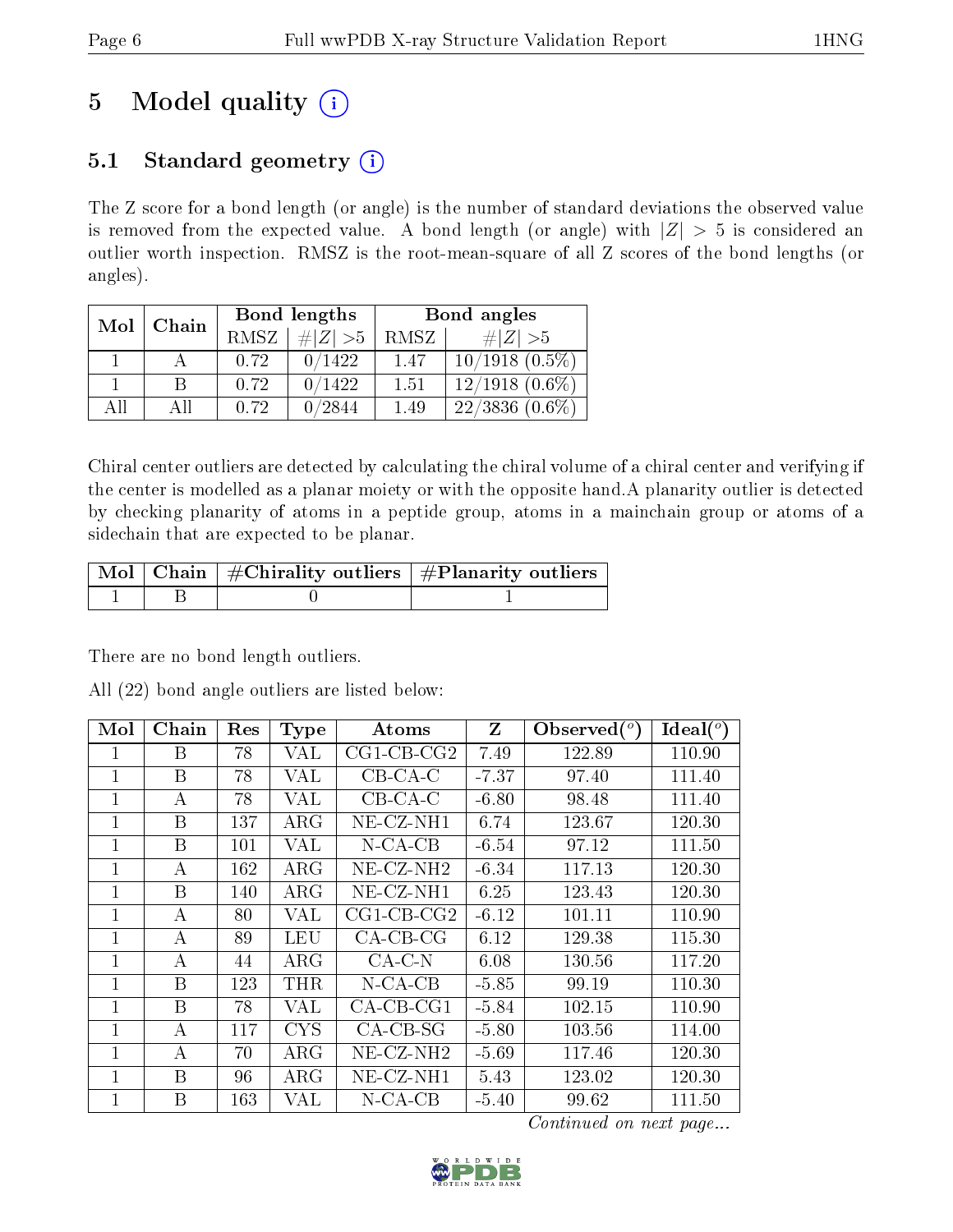| Mol | Chain | Res | Type       | Atoms        | Z       | Observed $(°)$ | Ideal $(°)$ |
|-----|-------|-----|------------|--------------|---------|----------------|-------------|
|     | В     | 34  | $\rm{ARG}$ | $NE- CZ-NH2$ | $-5.35$ | 117.63         | 120.30      |
|     | В     | 89  | LEU        | $CA-CB-CG$   | 5.34    | 127.57         | 115.30      |
|     |       | 58  | LEU        | $CB-CG-CD2$  | $-5.17$ | 102.22         | 111.00      |
|     |       | 50  | LEU        | $CA-CB-CG$   | 5.11    | 127.05         | 115.30      |
|     | В     | 45  | LYS.       | $CA-CB-CG$   | 5.08    | 124.57         | 113.40      |
|     |       | 176 | GLU        | $N$ -CA-C    | $-5.00$ | 97.49          | 111.00      |

Continued from previous page...

There are no chirality outliers.

All (1) planarity outliers are listed below:

|  |     | $\mathbb{N}$ ol $\mid$ Chain $\mid$ Res $\mid$ Type $\mid$ Group |
|--|-----|------------------------------------------------------------------|
|  | PHE | Sidechain                                                        |

# 5.2 Too-close contacts  $(i)$

In the following table, the Non-H and H(model) columns list the number of non-hydrogen atoms and hydrogen atoms in the chain respectively. The H(added) column lists the number of hydrogen atoms added and optimized by MolProbity. The Clashes column lists the number of clashes within the asymmetric unit, whereas Symm-Clashes lists symmetry related clashes.

| Mol |      |      | Chain   Non-H   $H(model)$   $H(added)$   Clashes   Symm-Clashes |
|-----|------|------|------------------------------------------------------------------|
|     | 1398 | 1392 |                                                                  |
|     | 1398 | 1392 |                                                                  |
|     | 2796 |      |                                                                  |

The all-atom clashscore is defined as the number of clashes found per 1000 atoms (including hydrogen atoms). The all-atom clashscore for this structure is 6.

All (36) close contacts within the same asymmetric unit are listed below, sorted by their clash magnitude.

| Atom-1             | Atom-2          | Interatomic    | Clash   |
|--------------------|-----------------|----------------|---------|
|                    |                 | distance $(A)$ | overlap |
| 1:B:3:SER:HA       | 1:B:92:ALA:O    | 1.79           | 0.83    |
| 1:B:30:VAL:HG13    | 1:B:42:PHE:HB3  | 1.71           | 0.71    |
| 1:B:102:SER:HB3    | 1:B:121:GLU:HB2 | 1.78           | 0.65    |
| 1: A:69:THR:HG22   | 1:A:71:ASP:H    | 1.63           | 0.64    |
| 1:B:128:LYS:HD3    | 1:B:138:SER:OG  | 2.01           | 0.61    |
| 1: A: 110: CYS: SG | 1:B:173:ASN:ND2 | 2.78           | 0.57    |
| 1:B:18:ILE:HD11    | 1: B:61: GLY:O  | 2.05           | 0.57    |
| 1:B:104:PRO:HG3    | 1:B:159:ALA:HB2 | 1.85           | 0.56    |

Continued on next page...

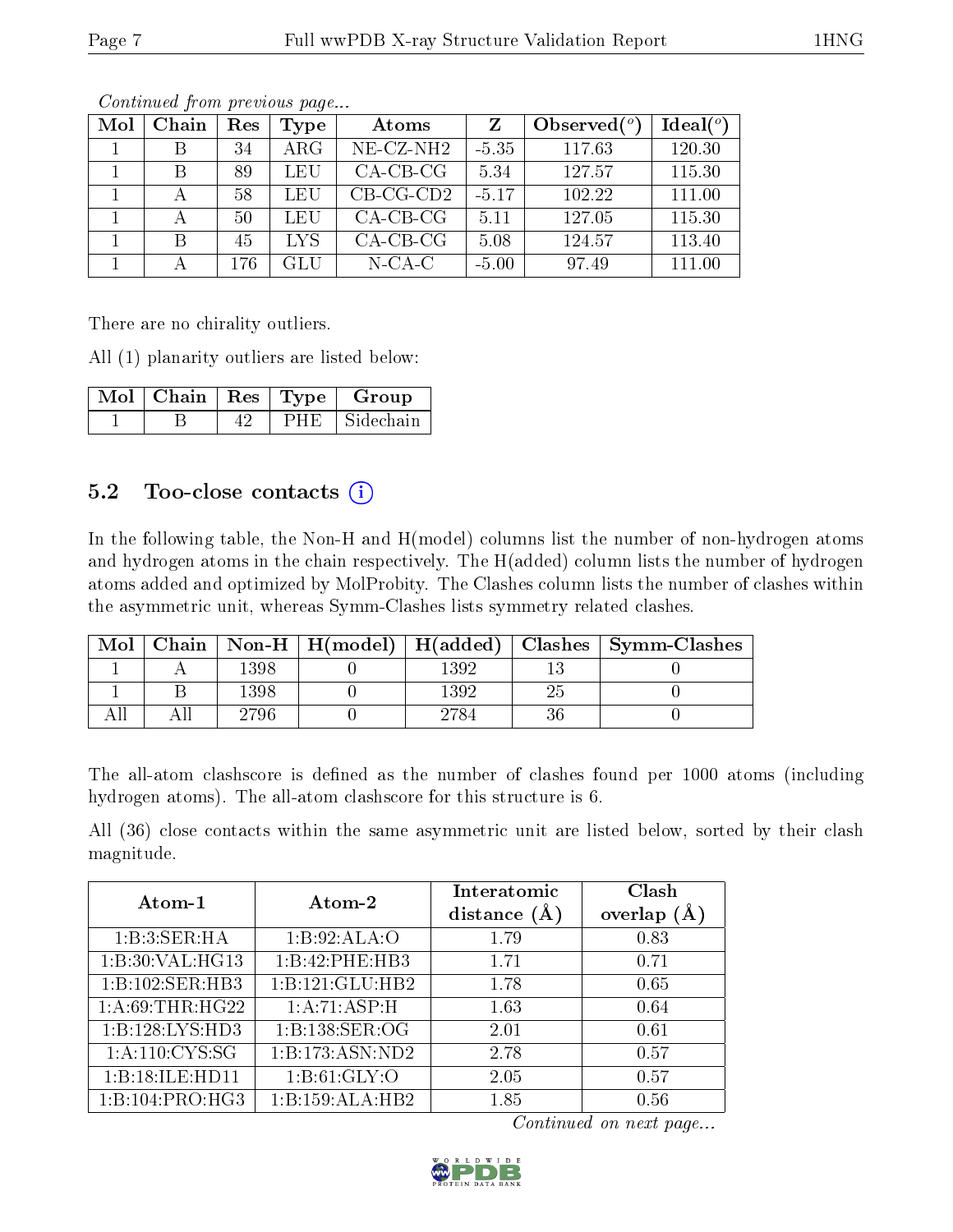| . <i>. .</i>       | $\cdots$ $\cdots$ $\cdots$              | Interatomic    | Clash         |
|--------------------|-----------------------------------------|----------------|---------------|
| Atom-1             | Atom-2                                  | distance $(A)$ | overlap $(A)$ |
|                    | $1:B:98:LEU:HD22 \mid 1:B:123:THR:HG22$ | 1.87           | 0.56          |
| 1:A:102:SER:HB3    | 1:A:121:GLU:HB2                         | 1.89           | 0.54          |
| 1:B:25:ASP:HA      | 1:B:44:ARG:NH1                          | 2.22           | 0.54          |
| 1: A:80: VAL:HG12  | 1: A:89: LEU: HD22                      | 1.90           | $0.52\,$      |
| 1:B:69:THR:HG22    | 1:B:71:ASP:H                            | 1.74           | 0.52          |
| 1:B:25:ASP:HA      | 1:B:44:ARG:HH12                         | 1.75           | 0.51          |
| 1:B:28:ASP:HB2     | 1:B:83:THR:HA                           | 1.93           | 0.51          |
| 1:A:30:VAL:HG13    | 1:A:42:PHE:HB3                          | 1.96           | 0.48          |
| 1: A:128: LYS: HD3 | 1: A: 138: SER: OG                      | 2.14           | 0.47          |
| 1:B:10:LEU:HD13    | 1:B:97:ILE:HD11                         | 1.96           | 0.47          |
| 1:B:109:GLU:HB3    | 1:B:112:ASN:OD1                         | 2.14           | 0.47          |
| 1:B:101:VAL:HB     | 1:B:164:SER:OG                          | 2.16           | 0.45          |
| 1: A: 136: LEU: HG | 1: A:146: TYR: CZ                       | 2.52           | 0.45          |
| 1:B:154:PRO:HG3    | 1:B:171:VAL:HG12                        | 1.99           | 0.45          |
| 1:B:73:SER:HB3     | 1:B:97:ILE:HG23                         | 1.99           | 0.44          |
| 1: B:80: VAL:CG1   | 1:B:89:LEU:HB3                          | 2.48           | 0.44          |
| 1:A:3:SER:HA       | 1:A:92:ALA:O                            | 2.19           | 0.43          |
| 1:B:79:THR:HA      | 1:B:89:LEU:O                            | 2.18           | 0.43          |
| 1: B:80: VAL:HG12  | 1:B:89:LEU:HD22                         | 2.00           | 0.43          |
| 1:A:139:LEU:HA     | 1: A: 139: LEU: HD23                    | 1.77           | 0.43          |
| 1: B:46: MET:HG2   | 1:BT:LYS:O                              | 2.19           | 0.42          |
| 1:B:82:SER:CB      | 1:B:88:ILE:HD11                         | 2.49           | 0.42          |
| 1:A:28:ASP:HB2     | 1: A:83:THR:HA                          | 2.03           | 0.41          |
| 1:B:18:ILE:HA      | 1:B:19:PRO:HD3                          | 1.80           | 0.41          |
| 1: A:30: VAL:CG1   | 1:A:42:PHE:HB3                          | 2.51           | 0.40          |
| 1:A:131:GLN:HG2    | 1:A:153:ALA:HB3                         | 2.03           | 0.40          |
| 1:A:108:TRP:O      | 1:B:171:VAL:CG2                         | 2.69           | 0.40          |
| 1:B:63:LEU:HD23    | 1:B:63:LEU:HA                           | 1.93           | 0.40          |

Continued from previous page...

There are no symmetry-related clashes.

### 5.3 Torsion angles  $(i)$

#### 5.3.1 Protein backbone (i)

In the following table, the Percentiles column shows the percent Ramachandran outliers of the chain as a percentile score with respect to all X-ray entries followed by that with respect to entries of similar resolution.

The Analysed column shows the number of residues for which the backbone conformation was analysed, and the total number of residues.

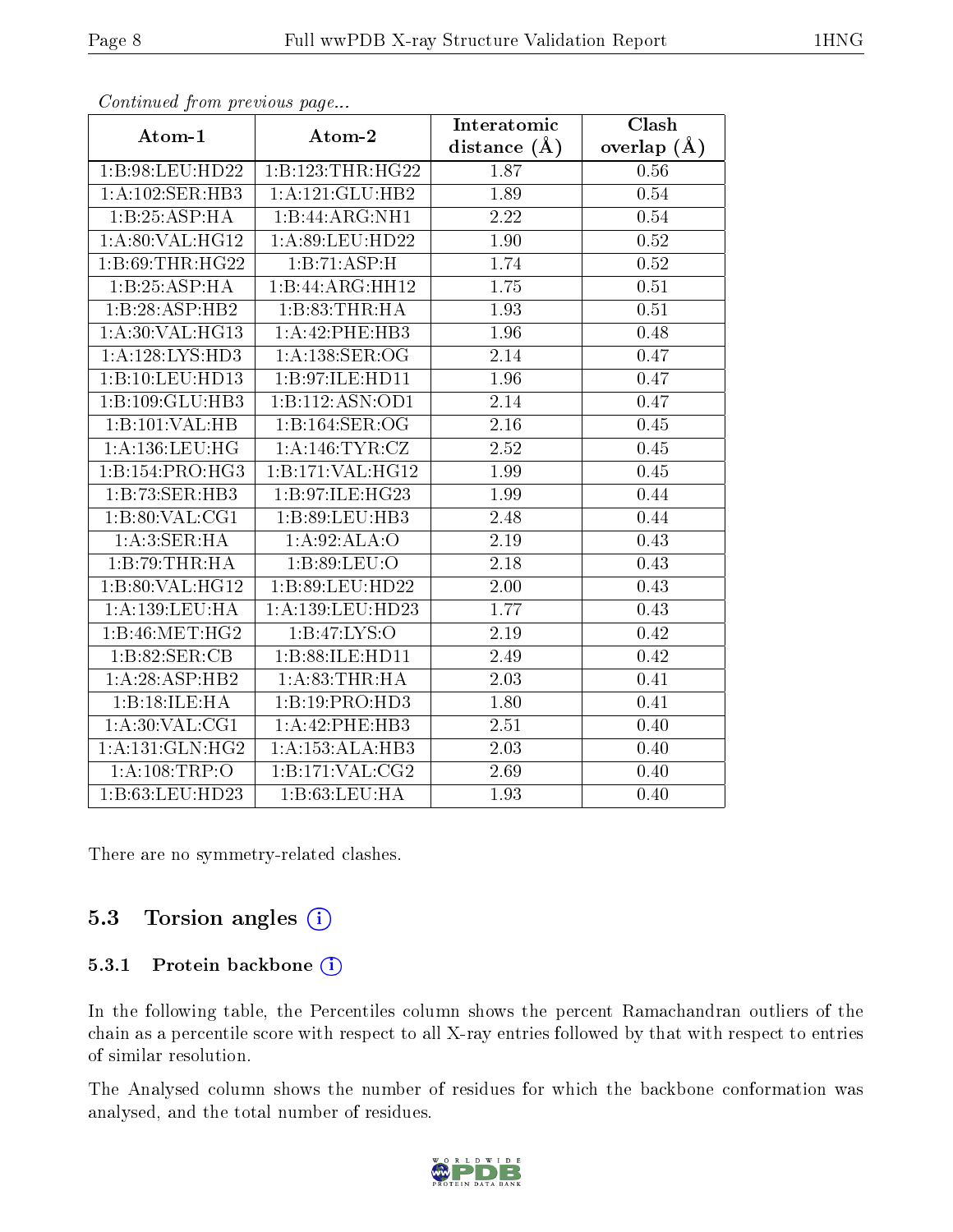| $\rm{Mol}$ | Chain | Analysed                      |          |          | Favoured   Allowed   Outliers   Percentiles |
|------------|-------|-------------------------------|----------|----------|---------------------------------------------|
|            |       | $173/176$ (98\%)   168 (97\%) | $5(3\%)$ |          | $\vert$ 100 $\vert$ 100 $\vert$             |
|            |       | $173/176$ (98\%)   166 (96\%) | $4(2\%)$ | $3(2\%)$ | 9 <br>29                                    |
| All        | All   | $346/352(98\%)$ 334 (96\%)    | $9(3\%)$ | $3(1\%)$ | 17<br>46                                    |

All (3) Ramachandran outliers are listed below:

| Mol | Chain | Res | Type        |
|-----|-------|-----|-------------|
|     |       |     | ${\rm ARG}$ |
|     |       | 85  | GLY         |
|     |       |     |             |

#### 5.3.2 Protein sidechains (i)

In the following table, the Percentiles column shows the percent sidechain outliers of the chain as a percentile score with respect to all X-ray entries followed by that with respect to entries of similar resolution.

The Analysed column shows the number of residues for which the sidechain conformation was analysed, and the total number of residues.

| Mol | Chain | Analysed        | Rotameric   Outliers |            | Percentiles      |
|-----|-------|-----------------|----------------------|------------|------------------|
|     |       | 156/157(99%)    | 128 (82\%)           | $28(18\%)$ | $\sqrt{2}$ 5     |
|     |       | 156/157(99%)    | 133 $(85%)$          | 23(15%)    | $\blacksquare$ 3 |
| All | All   | $312/314(99\%)$ | 261 $(84\%)$         | $51(16\%)$ | $\vert$ $\vert$  |

All (51) residues with a non-rotameric sidechain are listed below:

| Mol            | Chain          | Res | $_{\rm Type}$    |
|----------------|----------------|-----|------------------|
| $\overline{1}$ | А              | 3   | SER              |
| $\mathbf{1}$   | A              | 20  | $\overline{ASN}$ |
| $\overline{1}$ | A              | 30  | VAL              |
| 1              | A              | 31  | ARG              |
| $\mathbf{1}$   | $\bf{A}$       | 38  | LEU              |
| 1              | А              | 48  | PRO              |
| 1              | $\overline{A}$ | 50  | LEU              |
| $\mathbf{1}$   | $\overline{A}$ | 57  | ILE              |
| $\overline{1}$ | А              | 58  | <b>LEU</b>       |
| 1              | $\overline{A}$ | 63  | LEU              |
| $\mathbf{1}$   | А              | 78  | VAL              |
| 1              | А              | 79  | THR              |
|                |                | 83  | THR              |

Continued on next page...

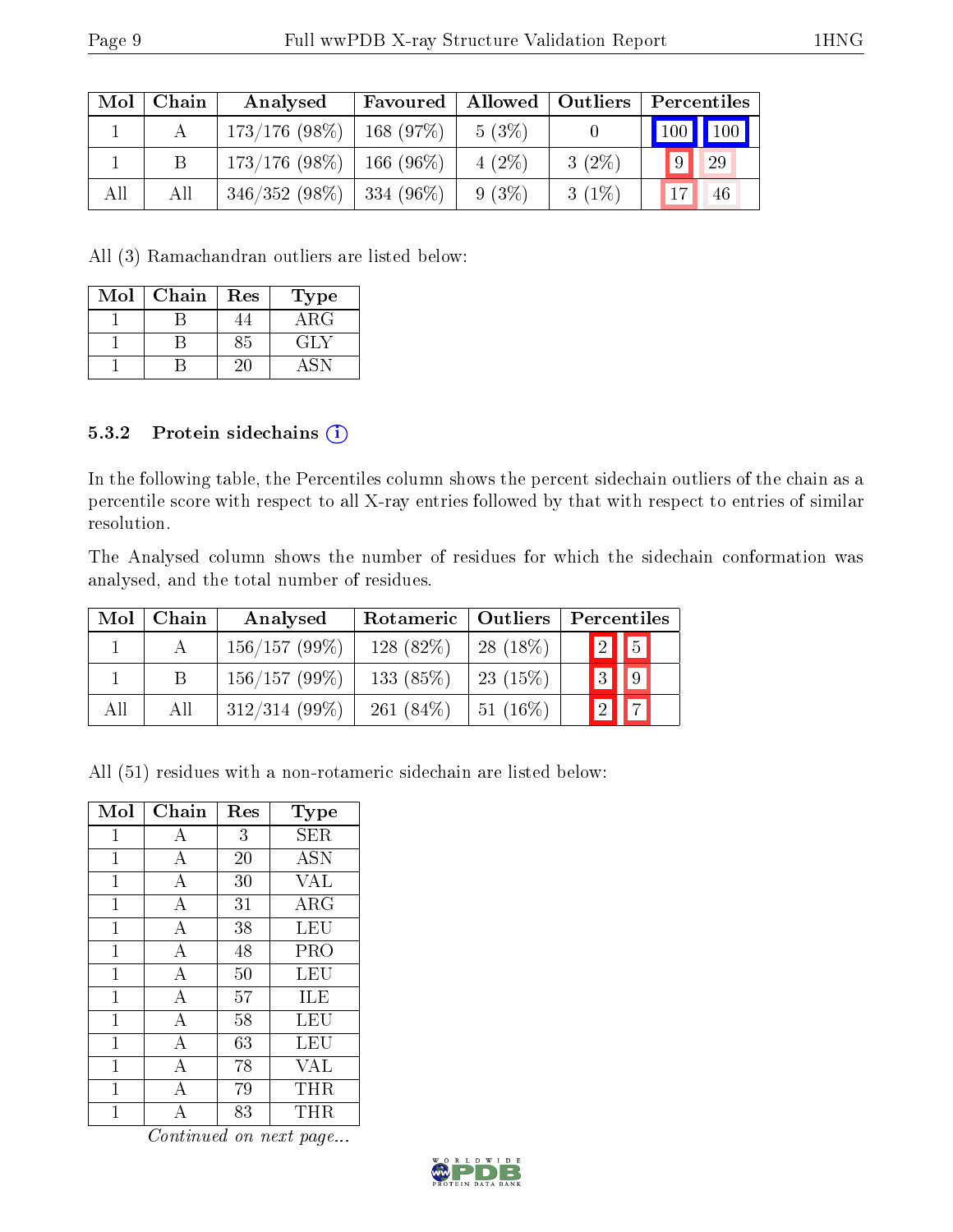| Mol            | $\overline{\text{Chain}}$           | $\operatorname{Res}% \left( \mathcal{N}\right) \equiv\operatorname{Res}(\mathcal{N}_{0})\left( \mathcal{N}_{0}\right) ^{2}$ | Type                        |
|----------------|-------------------------------------|-----------------------------------------------------------------------------------------------------------------------------|-----------------------------|
| $\overline{1}$ | $\overline{A}$                      | 89                                                                                                                          | <b>LEU</b>                  |
| $\mathbf{1}$   | $\overline{\rm A}$                  | 90                                                                                                                          | $\overline{\text{ASN}}$     |
| $\overline{1}$ | $\overline{A}$                      | $\overline{95}$                                                                                                             | <b>LEU</b>                  |
| $\mathbf{1}$   | $\overline{A}$                      | 97                                                                                                                          | ILE                         |
| $\mathbf{1}$   |                                     | 101                                                                                                                         | $\overline{\text{VAL}}$     |
| $\mathbf{1}$   | $\frac{\overline{A}}{\overline{A}}$ | 111                                                                                                                         | $\overline{\text{SER}}$     |
| $\overline{1}$ | $\overline{A}$                      | $\overline{115}$                                                                                                            | <b>LEU</b>                  |
| $\mathbf{1}$   | $\overline{A}$                      | 120                                                                                                                         | LEU                         |
| $\mathbf 1$    | $\overline{A}$                      | 121                                                                                                                         | GLU                         |
| $\mathbf{1}$   | $\overline{A}$                      | <sup>123</sup>                                                                                                              | <b>THR</b>                  |
| $\overline{1}$ | $\overline{A}$                      | 129                                                                                                                         | $\overline{\text{LEU}}$     |
| $\overline{1}$ | $\overline{A}$                      | 136                                                                                                                         | $\overline{\text{LEU}}$     |
| $\overline{1}$ | $\overline{A}$                      | 158                                                                                                                         | $\overline{\text{LYS}}$     |
| $\mathbf{1}$   | $\overline{A}$                      | 167                                                                                                                         | <b>SER</b>                  |
| $\overline{1}$ | $\overline{A}$                      | 170                                                                                                                         | $\overline{\text{GLU}}$     |
| $\overline{1}$ | $\overline{\mathrm{B}}$             | $24\,$                                                                                                                      | <b>THR</b>                  |
| $\overline{1}$ | $\overline{\mathrm{B}}$             | $\overline{30}$                                                                                                             | $\overline{\text{VAL}}$     |
| $\mathbf{1}$   | $\overline{\mathrm{B}}$             | 45                                                                                                                          | $\overline{LYS}$            |
| $\mathbf{1}$   | $\overline{\mathrm{B}}$             | 57                                                                                                                          | $\overline{\text{ILE}}$     |
| $\mathbf{1}$   | $\overline{\mathrm{B}}$             | $58\,$                                                                                                                      | LEU                         |
| $\mathbf{1}$   | $\overline{\mathrm{B}}$             | 63                                                                                                                          | <b>LEU</b>                  |
| $\overline{1}$ | $\overline{\mathrm{B}}$             | 67                                                                                                                          | <b>ASN</b>                  |
| $\mathbf 1$    | Β                                   | 78                                                                                                                          | $\overline{\text{VAL}}$     |
| $\mathbf 1$    | $\overline{\mathrm{B}}$             | 79                                                                                                                          | THR                         |
| $\mathbf{1}$   | $\overline{\mathrm{B}}$             | $\overline{83}$                                                                                                             | <b>THR</b>                  |
| $\overline{1}$ | $\overline{\mathrm{B}}$             | 86                                                                                                                          | <b>THR</b>                  |
| $\overline{1}$ | $\overline{\mathrm{B}}$             | $\overline{89}$                                                                                                             | LEU                         |
| $\mathbf 1$    | $\overline{\mathrm{B}}$             | 90                                                                                                                          | <b>ASN</b>                  |
| $\mathbf 1$    | $\overline{\mathrm{B}}$             | 94                                                                                                                          | $\overline{\text{ASP}}$     |
| $\mathbf 1$    | B                                   | 95                                                                                                                          | LEU                         |
| $\overline{1}$ | Β                                   | $9\overline{7}$                                                                                                             | $1\overline{L}\overline{E}$ |
| $\overline{1}$ | $\overline{\mathrm{B}}$             | 108                                                                                                                         | <b>TRP</b>                  |
| $\mathbf 1$    | $\overline{\mathrm{B}}$             | 111                                                                                                                         | <b>SER</b>                  |
| $\mathbf 1$    | $\overline{\mathrm{B}}$             | 121                                                                                                                         | $\overline{{\rm GLU}}$      |
| $\mathbf{1}$   | $\overline{\textrm{B}}$             | 123                                                                                                                         | <b>THR</b>                  |
| $\mathbf 1$    | Β                                   | 129                                                                                                                         | $\overline{\text{LEU}}$     |
| $\mathbf 1$    | $\overline{\mathrm{B}}$             | 136                                                                                                                         | LEU                         |
| $\mathbf{1}$   | Β                                   | 163                                                                                                                         | VAL                         |

Continued from previous page...

Some sidechains can be flipped to improve hydrogen bonding and reduce clashes. All (3) such sidechains are listed below:

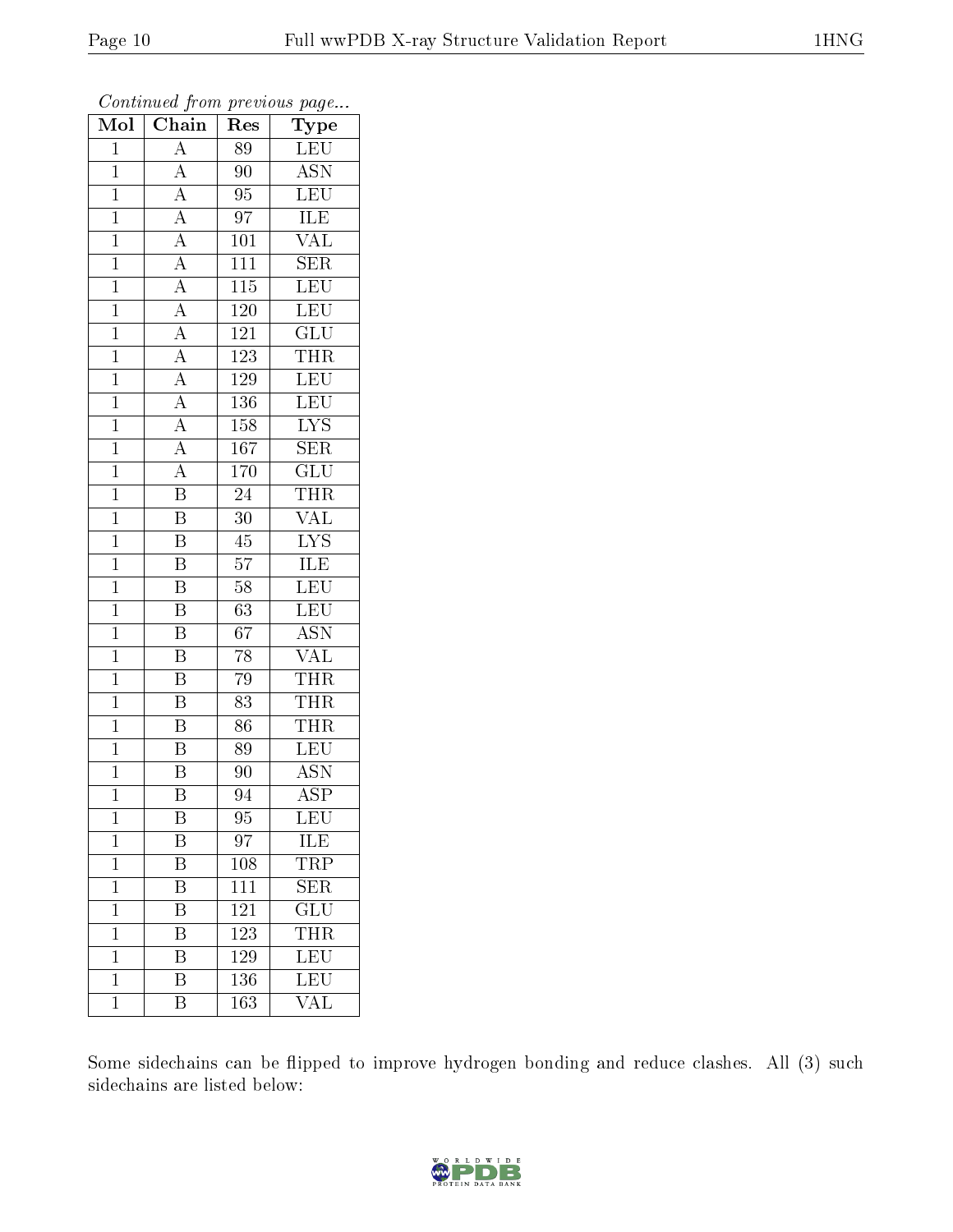| Mol | Chain | Res | l'ype |
|-----|-------|-----|-------|
|     |       | 20  |       |
|     |       |     | ΔSΝ   |
|     |       |     |       |

#### 5.3.3 RNA (i)

There are no RNA molecules in this entry.

### 5.4 Non-standard residues in protein, DNA, RNA chains (i)

There are no non-standard protein/DNA/RNA residues in this entry.

#### 5.5 Carbohydrates  $(i)$

There are no carbohydrates in this entry.

### 5.6 Ligand geometry  $(i)$

There are no ligands in this entry.

#### 5.7 [O](https://www.wwpdb.org/validation/2017/XrayValidationReportHelp#nonstandard_residues_and_ligands)ther polymers  $(i)$

There are no such residues in this entry.

### 5.8 Polymer linkage issues  $(i)$

There are no chain breaks in this entry.